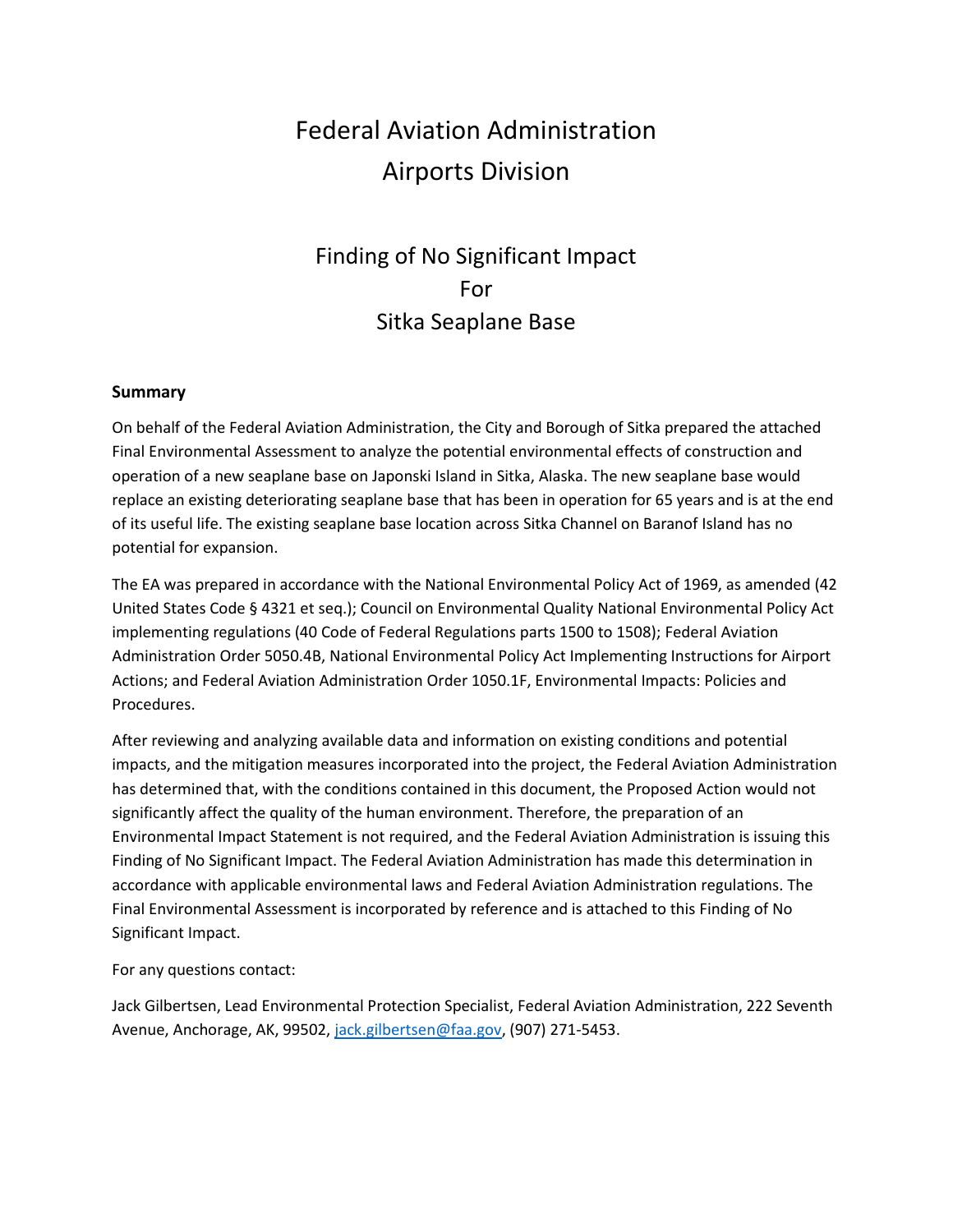# **Purpose and Need**

The purpose of the proposed Project is to address capacity, safety, and operational and condition deficiencies at the existing Sitka Seaplane Base. Seaplanes provide essential transportation services for Sitka residents and regional communities in Southeast Alaska where communities are scattered among a number of islands with no road access or land airports. The current base has insufficient capacity and space to accommodate current and future demand; a congested location with conflicting adjacent uses; poor, unsafe dock conditions for fueling and maneuvering on the docks; and congested sea lane and bird hazard conditions.

#### **Proposed Action**

The new Sitka seaplane base would be located on a 2.02-acre parcel at the end of Seward Street on the northeast end of Japonski Island. The upland parcel where the facility is proposed would be acquired from the Alaska Department of Education and Early Development and is adjacent to the U.S. Coast Guard Air Station Sitka.

The marine area for the seaplane base would be acquired from the Alaska Department of Natural Resources. The CBS has submitted to the Alaska Department of Natural Resources an application for conveyance of submerged and tidelands and received a preliminary approval for conveyance of tidelands adjacent to the upland parcel to accommodate seaplane floats and operations areas. The marine component of the facility would include a pile-supported trestle, a gangway, a landing float, a transient float, a based seaplane float, and, if needed, a floating wave attenuator north of the floats to attenuate waves from the main harbor entrance gap in the existing breakwater or southeast of the floats to attenuate waves from the channel to the south.

The proposed facility would include:

- Seaplane float (350 feet by 46 feet) with ramps for 14 based seaplanes (4 DE Havilland Beavers and 10 Cessna 206s)
- Transient seaplane float (220 feet by 30 feet) with capacity for four transient seaplanes (sized for DE Havilland Beavers)
- Drive-down gangway (120 feet by 16 feet) and landing float (120 feet by 46 feet) for access to seaplane floats
- Pile-supported trestle (240 feet by 16 feet) with 50-foot turn-out lane at gangway
- Wave attenuators on the north and southeast (if required)
- Vehicle parking area (15 parking spaces)
- Electricity, water, and lighting for the seaplane floats
- Covered waiting area and eventual terminal area
- Safe access between the parking positions and the water operating area
- Fuel storage and access facilities
- Upland seaplane parking areas and maneuvering room
- Seaplane haul out ramp
- Security fencing
- Landscape buffer along southern boundary
- Accommodations for future expansion, including aircraft maintenance facilities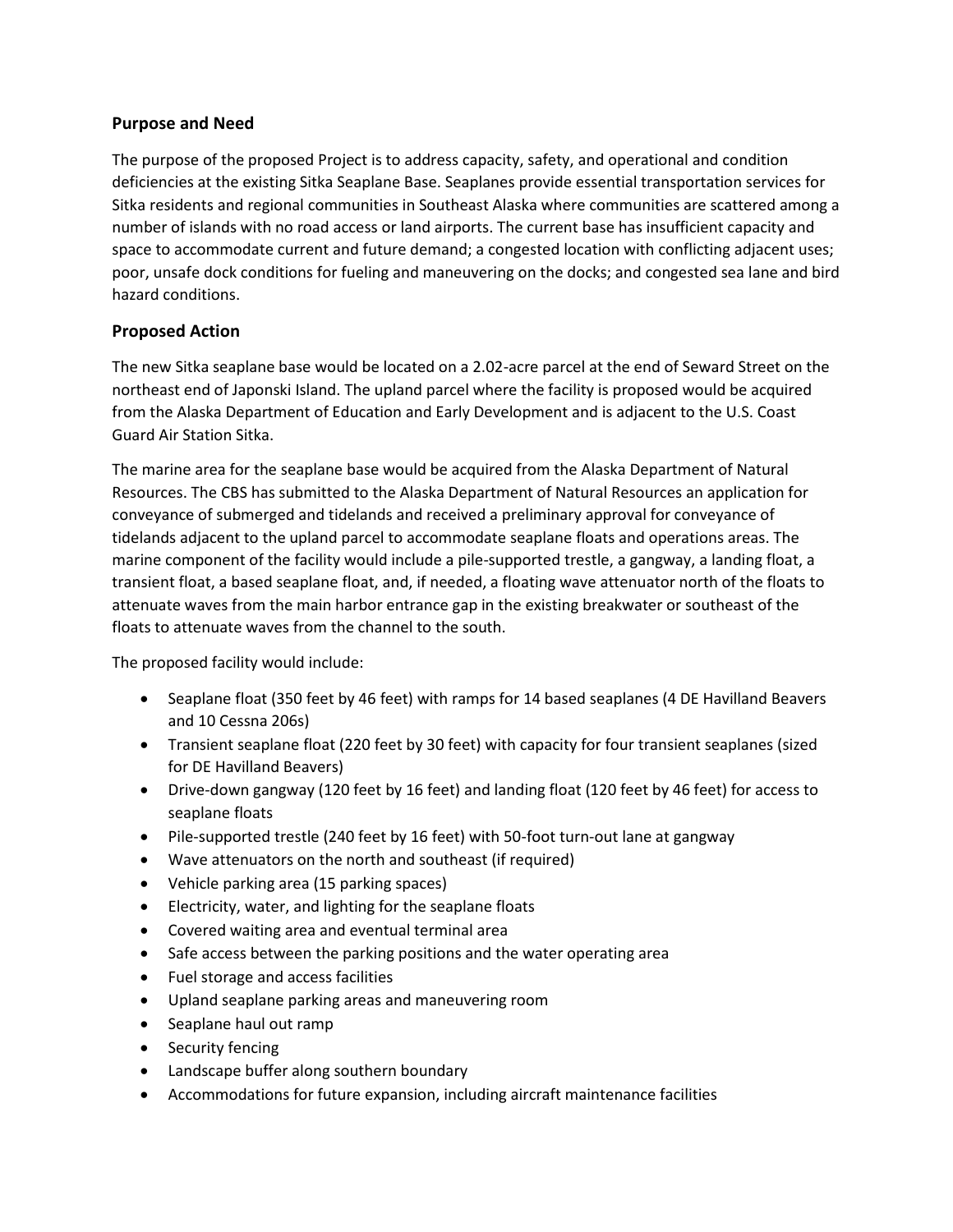### **Alternatives**

The Sitka Seaplane Base Environmental Assessment analyzed two alternatives in detail, the Proposed Action and the No Action Alternative. Under the No Action Alternative, the new seaplane base would not be constructed and seaplane operations in Sitka Channel would continue to be based at the deteriorated seaplane base. Seaplane operations would continue to be limited by the existing site's deteriorated facility, the lack of support services, and the bird hazards related to seafood processing facilities adjacent to the site.

The No Action Alternative would not meet the purpose and need for the project.

Other alternative sites were evaluated but not carried forward for detailed analysis in the Environmental Assessment. These sites were primarily determined to have greater environmental effects, have more safety hazards associated with open waters and waves, or be too far from the community to be operationally feasible.

#### **Environmental Impacts**

The potential environmental impacts from the Proposed Action and No Action Alternative were evaluated in the attached Final Environmental Assessment for the relevant environmental impact categories identified in Federal Aviation Administration Order 1050.1F. Chapter 3 of the Final Environmental Assessment describes the affected environment and regulatory setting and identifies those impact categories not analyzed in detail. Chapter 4 of the Final Environmental Assessment analyzes the potential environmental impacts and the proposed mitigation measures and documents the finding that no significant environmental impacts would result from the Proposed Action. In addition, Chapter 4 addresses the requirements of special purpose laws, regulations, and executive orders.

A summary of the documented findings for each relevant impact category, including requisite findings with respect to relevant special purpose laws, regulations, and executive orders, follows.

**Biological Resources**: Approximately 1.64 acres of Essential Fish Habitat and endangered species habitat permanently filled to expand upland site, overwater structures would affect 1.34 acres of marine waters. Direct effects to humpback whales and Steller sea lions has the potential to result in Level B (behavioral) harassment (via disturbance reactions and/or masking). Humpback whales and Steller sea lions could experience a temporary loss of suitable habitat in the Project area due to elevated noise levels associated with in-water construction causing their displacement from the area. Displacement of either mammal by noise would not be permanent and would not result long-term effects to the local population. Impacts to marine mammal prey species are expected to be minor and temporary. Mitigation measures would be implemented to reduce impacts of noise on habitat. Therefore, indirect effects on Mexico distinct population segment of humpback whales or Western distinct population segment of Steller sea lions from prey effects from the Project are not expected to be substantial. Incidental Harassment Authorizations would be required from the U.S. Fish and Wildlife Service and the National Marine Fisheries Service for the take of marine mammals under the Marine Mammal Protection Act. The Project is not anticipated to have an effect on bald or golden eagles.

Consultation in accordance with Section 7 of the Endangered Species Act is underway with the National Marine Fisheries Service for listed marine species.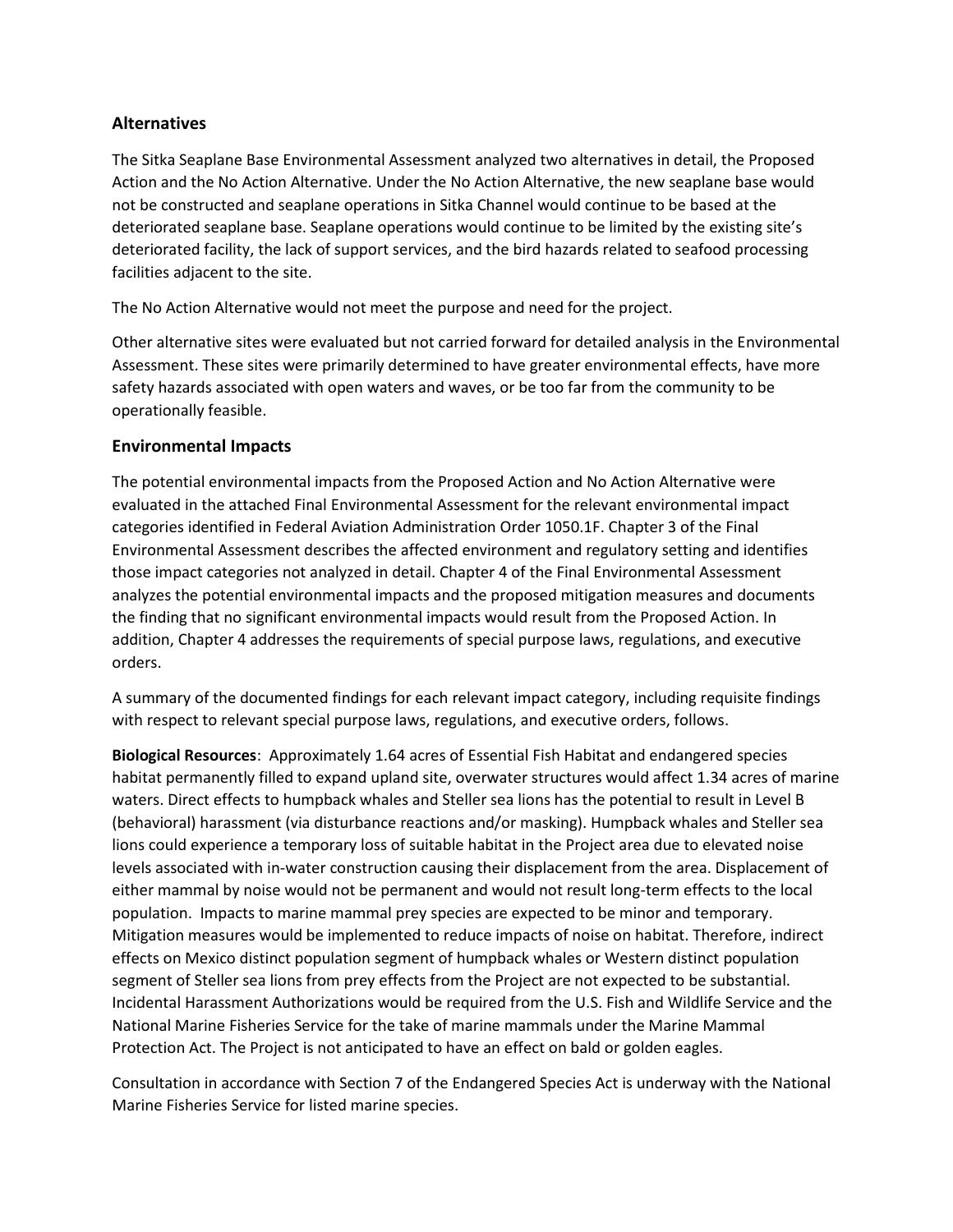**Hazardous Materials, Solid Waste, and Pollution Prevention**: The Proposed Action does not involve a property on the National Priorities List and hazardous waste generation is not anticipated. Construction generated solid waste is not expected to exceed available landfill capacities.

**Historical, Architectural, Archaeological, and Cultural Resources/Section 4f:** The Proposed Action would adversely affect a historic structure that is recommended as eligible to the National Register as part of the Sitka Naval Operating Base and U. S. Army Coastal Defenses National Historic Landmark. Consultation is underway in accordance with Section 106 of the National Historic Preservation Act on appropriate mitigation to address this adverse effect. The Proposed Action would also impact an area historically used by the Tlingit and by tribal members for subsistence harvests.

**Section 4f:** The Proposed Action would result in adverse effects to an observation post located on the proposed site that is recommended as eligible for the National Register of Historic Places as a contributing element to the Sitka Naval Operating Base and U. S. Army Coastal Defenses National Historic Landmark. There are no feasible and prudent alternatives to the use of the site and all appropriate planning is being conducted to address the adverse effects of the use. Consultation is underway with interested parties to determine appropriate mitigation to address this adverse effect.

**Land Use**: Undeveloped land would change to aviation use at the seaplane base. This would increase the use intensity of the land, but is consistent with the adjacent U.S. Coast Guard air base and historic military aviation use of the area. Impacts to adjacent land uses from noise and traffic are described below.

**Noise and Noise-Compatible Land Use**: Aviation use would result in more noise generated from seaplane operations and traffic but noise levels would not exceed land use compatibility standards. Adjacent land uses consist of educational, health care, and residential areas for students and faculty. These areas are currently subject to aircraft noise from seaplane takeoffs in Sitka Channel as well as aviation operations related to the state airport and U.S. Coast Guard operations on Japonski Island. Individual seaplane operations may result in noise levels that are annoying on properties adjacent to or in close proximity to Sitka Channel. There may be more of these annoying noise events as a result of the improved facilities provided with the new seaplane base. These facilities are located in the 55 to 65 decibel Day-Night Level noise contours for the seaplane departure area in the channel, and therefore are considered to be compatible land uses under the Federal Aviation Administration's land use compatibility guidelines.

Traffic would increase on Seward Avenue increasing traffic noise levels at facilities along Seward Avenue. Seaplane base generated traffic is estimated at an average of 21 one-way trips per day, with up to 136 one-way trips on the peak season peak day.

**Natural Resources and Energy Supply**: No impacts to existing infrastructure (water, sewer, electric grid) are anticipated. Sufficient capacity for utilities and fill materials.

**Socioeconomics**: The project would have positive impacts on the Sitka economy and transportation system.

**Environmental Justice**: No disproportionately high and adverse effects on protected populations.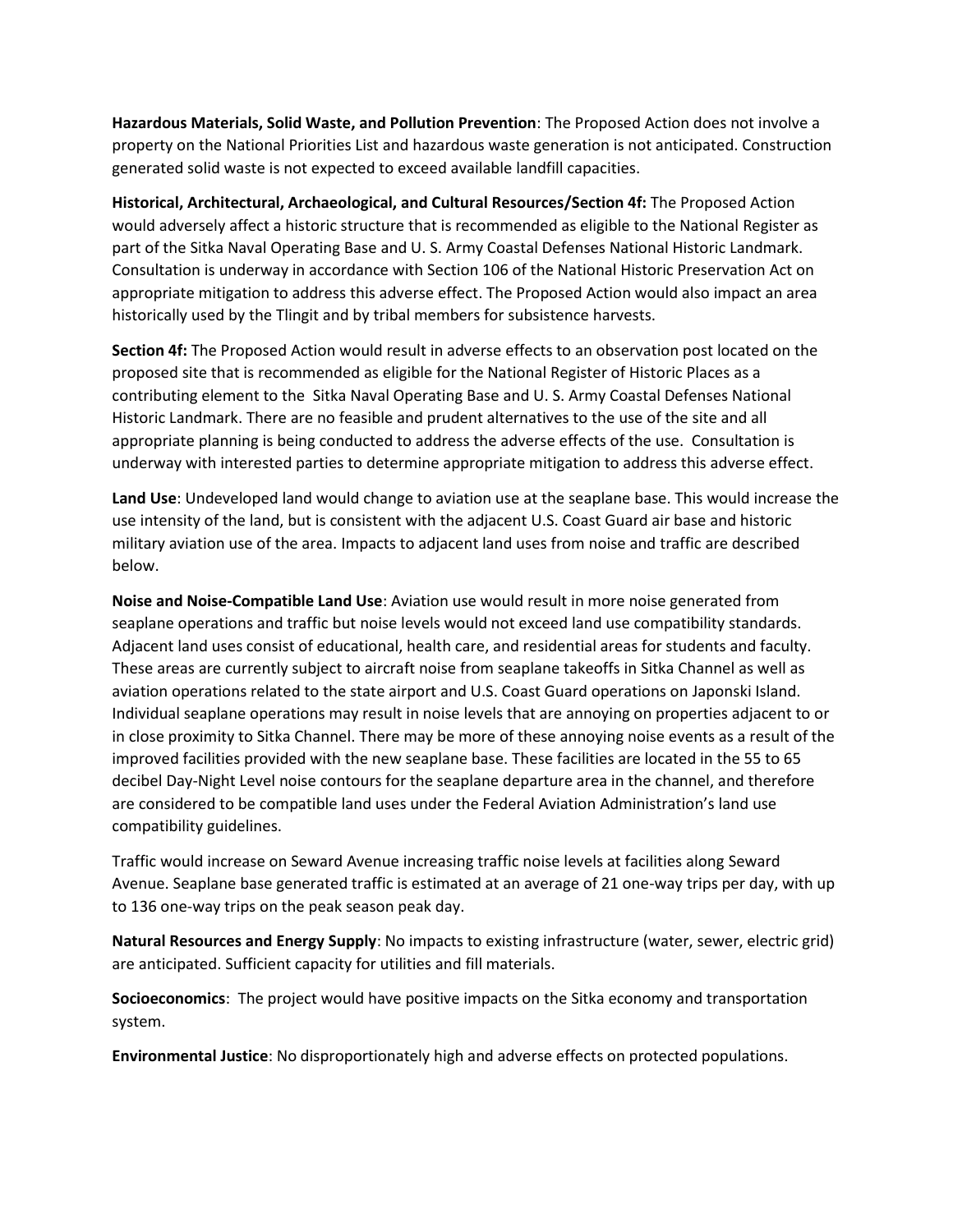**Children's Health and Safety Risks**: Adjacent uses include clinical facilities for outpatient behavioral health treatment. Maximum noise levels inside clinics are unlikely to change substantially but noise annoyance may occur more often. Noise levels at the school and clinical facilities would remain within land use compatibility standards. Vehicle traffic would increase but unlikely to result in any substantial increase in safety risks.

**Visual Effects**: View from adjacent uses would change. Lowering the site elevation, buffering landscape at the cul-de-sac, and reorientation of floats to the north reduces visual impacts to adjacent uses.

**Wetlands:** Site development would result in fill of .06 acres of terrestrial wetlands, 0.17 acres of intertidal waters, and 1.47 acres of marine waters, for a total fill of 1.7 acres. A Clean Water Act Section 404 wetland fill permit would be required from the U.S. Army Corps of Engineers prior to construction.

**Floodplains:** The Project would result in 3.03 acres of fill in the Coastal High Hazard Area and would require a Development Permit under Sitka floodplain regulations.

**Surface Waters**: Approximately 2.98 acres of Sitka Channel would be affected by the Project. Approximately 1.64 acres of fill would be placed in Sitka Channel, and approximately 1.34 acres of Sitka Channel would be affected through construction of pile-supported trestles or shaded by floating or anchored elements (wave attenuator, floats). A Section 10 Rivers and Harbors Act would be required from the U.S. Army Corps of Engineers prior to construction and would include a U.S. Coast Guard navigation hazard review to minimize the potential for adverse effects to navigation in Sitka Channel.

Please refer to Chapter 5 for a full discussion of each of the environmental impact categories. Chapter 5 also addresses the potential for cumulative impacts of the Proposed Action when added to other past, present, and reasonably foreseeable future actions. The Federal Aviation Administration has determined that the Proposed Action would not result in significant cumulative impacts in any environmental impact category.

# **Mitigation Measures and Environmental Commitments**

| <b>Environmental Resource</b> | Mitigation Measure/Environmental Commitments                                                                                                                                                                                                                                                                                                                                                                                                                                                                                                                                                                                    |  |
|-------------------------------|---------------------------------------------------------------------------------------------------------------------------------------------------------------------------------------------------------------------------------------------------------------------------------------------------------------------------------------------------------------------------------------------------------------------------------------------------------------------------------------------------------------------------------------------------------------------------------------------------------------------------------|--|
| <b>Biological Resources</b>   |                                                                                                                                                                                                                                                                                                                                                                                                                                                                                                                                                                                                                                 |  |
| <b>Essential Fish Habitat</b> | • Minimize the areal extent of fill in Essential Fish Habitat to the<br>extent practicable, especially in areas that support managed<br>species (eelgrass).<br>• Slope fill to maintain shallow water, photic zone productivity;<br>allow for unrestricted fish migration; and provide refuge for<br>juvenile fish.<br>• Use the fewest number of pilings necessary to support the dock<br>structure and to allow light into under-pier areas, minimizing<br>impacts to the substrate.<br>• Require aircraft to operate at sufficiently low speeds to reduce<br>wake energy, and follow no-wake zones designated near sensitive |  |
|                               | habitats.                                                                                                                                                                                                                                                                                                                                                                                                                                                                                                                                                                                                                       |  |

The City and Borough of Sitka has committed to the following mitigation measures and environmental commitments as part of the Proposed Action listed in this Finding of No Significant Impact.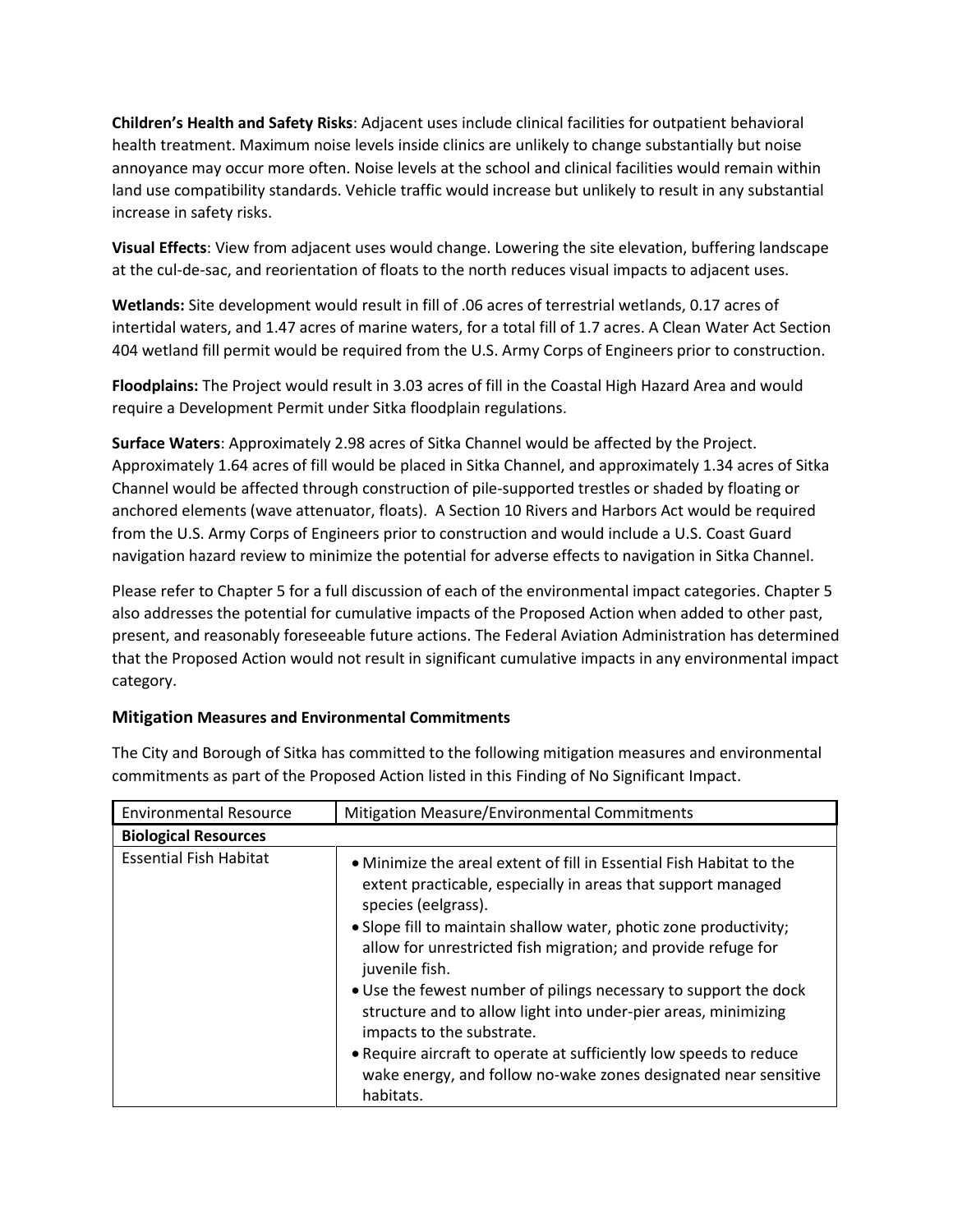|                       | . Develop operations protocols to minimize contamination from                                            |  |  |
|-----------------------|----------------------------------------------------------------------------------------------------------|--|--|
|                       | bilge waters, seaplane accidents, general maintenance, fueling,                                          |  |  |
|                       | and nonpoint source contaminants from upland facilities related                                          |  |  |
|                       | to vessel operations and navigation.                                                                     |  |  |
|                       | . Implement practical measures to reduce, contain, and clean up                                          |  |  |
|                       | petroleum spills.                                                                                        |  |  |
|                       | . Pile installation and removal timeframes would be negotiated with                                      |  |  |
|                       | the Alaska Department of Fish and Game and the National Marine                                           |  |  |
|                       | Fisheries Service to minimize impacts during sensitive time periods                                      |  |  |
|                       | when larval and juvenile stages of Essential Fish Habitat fish                                           |  |  |
|                       | species are present. Pile installation will not occur during Herring                                     |  |  |
|                       | spawning periods.                                                                                        |  |  |
|                       | • Minimize use of impact hammer; drive piles as deep as possible                                         |  |  |
|                       | with vibratory hammer and socketing prior to impact hammer use.                                          |  |  |
|                       | • Surround pile driving areas with a silt curtain during pile driving                                    |  |  |
|                       | and temporary pile removal.                                                                              |  |  |
|                       | . Remove temporary piles slowly to allow sediment to slough off at                                       |  |  |
|                       | or near the mudline to reduce suspended sediment and turbidity.                                          |  |  |
|                       | • Develop BMPs to prevent or minimize contamination from                                                 |  |  |
|                       | seaplane fueling, general maintenance, and non-point source                                              |  |  |
|                       | contaminants from upland facilities.                                                                     |  |  |
| <b>Marine Mammals</b> | • An Incidental Harassment Authorization and a finding of No                                             |  |  |
|                       | Jeopardy will be obtained from the National Marine Fisheries                                             |  |  |
|                       | Service for impacts to humpback whales and seals prior to any                                            |  |  |
|                       | ground disturbance on the site.                                                                          |  |  |
|                       | . An Incidental Harassment Authorization will be obtained from the                                       |  |  |
|                       | U.S. Fish and Wildlife Service for impacts to sea otters prior to any<br>ground disturbance on the site. |  |  |
|                       | · Minimize fill in marine waters, do not use dredging or in-water                                        |  |  |
|                       | blasting during construction or operations.                                                              |  |  |
|                       | . Use the smallest-diameter and number of piles practicable.                                             |  |  |
|                       | • Surround pile driving areas with a silt curtain during pile driving                                    |  |  |
|                       | and temporary pile removal.                                                                              |  |  |
|                       | . Do not ground floats or barges at any tidal stage.                                                     |  |  |
|                       | • Require construction contractor to maintain a spill cleanup kit on-                                    |  |  |
|                       | site at all times and regularly check equipment for drips or leaks.                                      |  |  |
|                       | • Make oil spill prevention and response equipment readily available                                     |  |  |
|                       | for oil or other fuel spill containment and response.                                                    |  |  |
|                       | . Implement Best Management Practices to prevent petroleum                                               |  |  |
|                       | products, cement, chemicals, or other deleterious materials from                                         |  |  |
|                       | entering surface waters.                                                                                 |  |  |
|                       | • Implement a National Marine Fisheries Service-approved marine                                          |  |  |
|                       | mammal monitoring plan during construction activities. The plan                                          |  |  |
|                       | would include the following:                                                                             |  |  |
|                       | Implement a 10-meter shutdown zone for construction-                                                     |  |  |
|                       | related activity when marine mammals are present. For                                                    |  |  |
|                       | activities that could cause acoustic injury, monitor beginning                                           |  |  |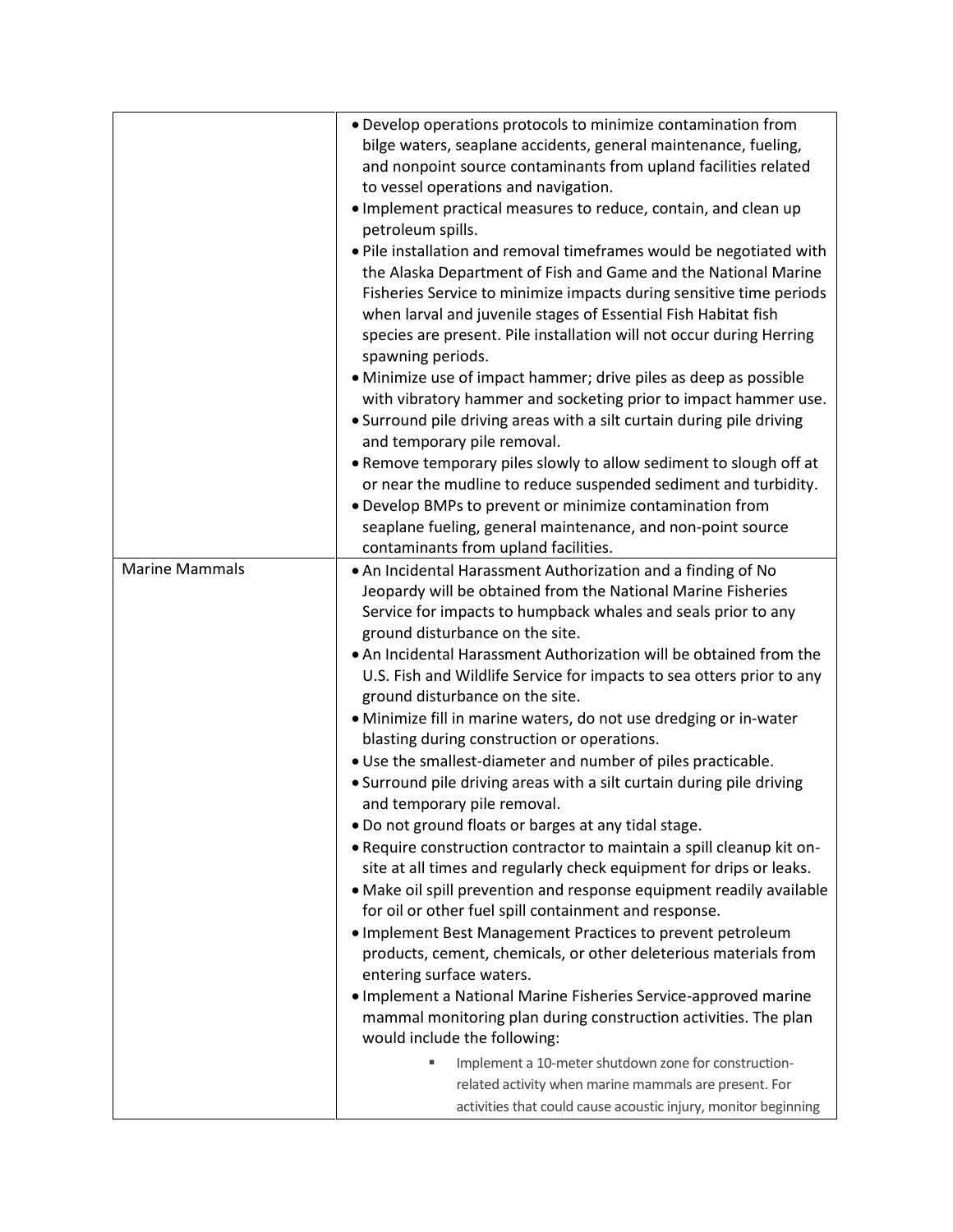|                                                                                       | 15 minutes prior to initiation of the activity until the activity is<br>complete.                                                                                                                                                                                                                                                                                                                                                                                                      |  |  |  |
|---------------------------------------------------------------------------------------|----------------------------------------------------------------------------------------------------------------------------------------------------------------------------------------------------------------------------------------------------------------------------------------------------------------------------------------------------------------------------------------------------------------------------------------------------------------------------------------|--|--|--|
|                                                                                       | Have Protected Species Observers (PSOs) present during pile<br>٠<br>driving and removal. Do not begin pile driving/removal until<br>PSO gives notice to proceed.                                                                                                                                                                                                                                                                                                                       |  |  |  |
|                                                                                       | Use pile caps (pile softening material) to minimize the noise<br>٠<br>generated during pile installation.                                                                                                                                                                                                                                                                                                                                                                              |  |  |  |
|                                                                                       | Use a "soft start" technique for impact pile driving with an<br>٠<br>initial set of three strikes from the impact hammer at 40<br>percent energy, followed by a one-minute waiting period,<br>then two subsequent three-strike sets.                                                                                                                                                                                                                                                   |  |  |  |
|                                                                                       | Survey the shutdown zone for marine mammal presence for<br>30 minutes prior to pile driving. Delay pile driving/removal<br>until marine mammals are confirmed to have moved outside<br>of and on a path away from the area, or until 15 minutes (for<br>pinnipeds or small cetaceans) or 30 minutes (for large<br>cetaceans) have elapsed since the last sighting of the marine<br>mammal within the shutdown zone.                                                                    |  |  |  |
|                                                                                       | Implement a shutdown if a marine mammal appears likely to<br>٠                                                                                                                                                                                                                                                                                                                                                                                                                         |  |  |  |
|                                                                                       | enter a shutdown zone.<br>Perform all work during daylight hours and under appropriate                                                                                                                                                                                                                                                                                                                                                                                                 |  |  |  |
|                                                                                       | weather conditions to allow for visual monitoring.                                                                                                                                                                                                                                                                                                                                                                                                                                     |  |  |  |
| <b>Invasive Species</b>                                                               | • Pressure wash construction equipment to remove soil, seed, and<br>plant material prior to moving onto or off the project site.<br>• Use clean fill material, native plants, and certified native seed<br>mixes to reduce risk of introducing invasive species.<br>· Stabilize disturbed areas as soon as practicable.                                                                                                                                                                |  |  |  |
| Hazardous Materials, Solid<br>Waste & Pollution<br>Prevention                         | • Require construction contractor to have a Hazardous Materials<br>Response Plan and Spill Prevention, Control, and Countermeasures<br>plan.<br>• Manage and dispose of construction waste in accordance with all<br>state and federal solid-waste-management laws and regulations.<br>• Require contractor to stop work and immediately notify City and<br>Borough of Sitka and Alaska Department of Environmental<br>Conservation if contaminated soil or groundwater is encountered |  |  |  |
|                                                                                       | during construction.                                                                                                                                                                                                                                                                                                                                                                                                                                                                   |  |  |  |
| Historical, Architectural,<br>Archaeological & Cultural<br>Resources and Section 4(f) | • Execute a Memorandum of Agreement with the State Historic<br>Preservation Officer, the National Park Service, the Sitka Tribe of<br>Alaska, and the Sitka Historic Preservation Committee to<br>document appropriate mitigation to resolve adverse effect on the<br>observation post (SIT-01115) on site.<br>. Lower the site elevation and use landscaping on the south side of<br>the facility to minimize direct views of upland facility from<br>National Historic Landmark.     |  |  |  |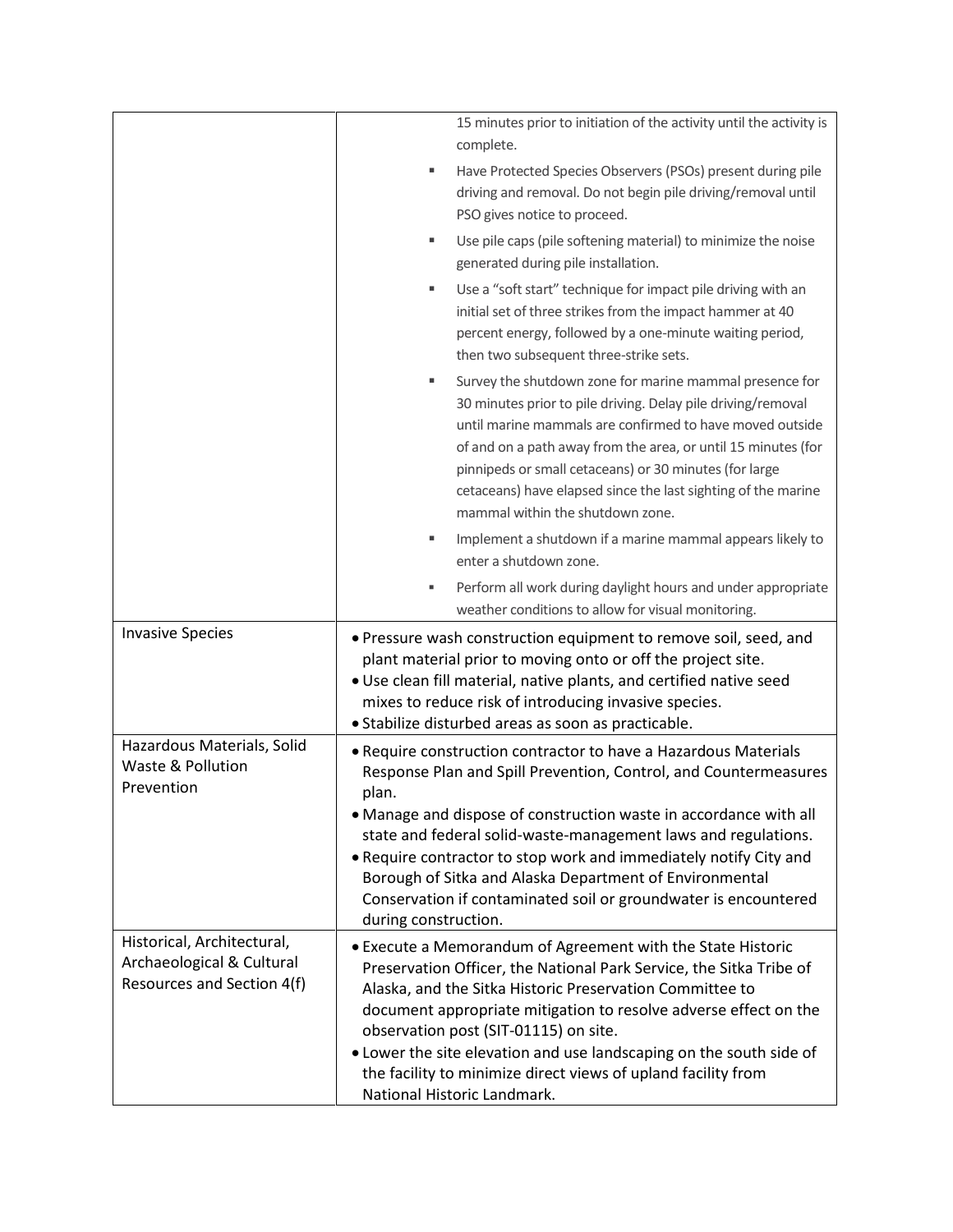|                                                        | • Coordinate with National Park Service, Southeast Alaska Regional<br>Health Consortium, and Mount Edgecumbe High School on blast<br>plan to address minimization of blast impacts and monitoring.<br>. Develop an Inadvertent Discovery Plan in coordination with the<br>State Historic Preservation Officer and Sitka Tribe of Alaska with<br>notification protocols for any discoveries.<br>• Stop work if any human remains or archaeological artifacts are<br>discovered and implement Inadvertent Discovery Plan notification<br>process.<br>. Provide archaeological and tribal monitoring for ground disturbing<br>activities as coordinated with the Sitka Tribe of Alaska and the<br>State Historic Preservation Officer.                                                                                                                                                                                                 |
|--------------------------------------------------------|-------------------------------------------------------------------------------------------------------------------------------------------------------------------------------------------------------------------------------------------------------------------------------------------------------------------------------------------------------------------------------------------------------------------------------------------------------------------------------------------------------------------------------------------------------------------------------------------------------------------------------------------------------------------------------------------------------------------------------------------------------------------------------------------------------------------------------------------------------------------------------------------------------------------------------------|
| <b>Noise &amp; Noise-Compatible</b><br><b>Land Use</b> | • Coordinate with National Park Service, Southeast Alaska Regional<br>Health Consortium, and Mount Edgecumbe High School on blast<br>plan to address minimization of blast impacts and monitoring.<br>• Coordinate with seaplane pilots, Sitka Tribe of Alaska, Southeast<br>Alaska Regional Health Consortium, and Mount Edgecumbe High<br>School to develop a Fly Friendly noise minimization plan for the<br>seaplane base.                                                                                                                                                                                                                                                                                                                                                                                                                                                                                                      |
| <b>Visual Impacts</b>                                  | . Lower the site elevation and use landscaping on the south side of<br>the facility to minimize direct views of upland facility from<br>National Historic Landmark.                                                                                                                                                                                                                                                                                                                                                                                                                                                                                                                                                                                                                                                                                                                                                                 |
| <b>Water Resources</b>                                 |                                                                                                                                                                                                                                                                                                                                                                                                                                                                                                                                                                                                                                                                                                                                                                                                                                                                                                                                     |
| Wetlands                                               | • A U.S. Army Corps of Engineers Section 404 permit would be<br>obtained prior to any disturbance of or fill in Waters of the U.S.<br>Appropriate compensatory mitigation for wetland and marine<br>impacts, if required, would be determined during 404 permitting.                                                                                                                                                                                                                                                                                                                                                                                                                                                                                                                                                                                                                                                                |
| Floodplains                                            | • A development permit would be obtained from the Building<br>Official prior to site development.                                                                                                                                                                                                                                                                                                                                                                                                                                                                                                                                                                                                                                                                                                                                                                                                                                   |
| <b>Surface Waters</b>                                  | • A Section 10 permit would be obtained from the U.S. Army Corps<br>of Engineers and the U.S. Coast Guard prior to construction in<br>marine waters. The U.S. Coast Guard may require lighting on the<br>wave attenuators and floats to minimize potential navigation<br>hazards in low light conditions.<br>• Construction activities would be conducted according to the<br>Alaska Pollutant Discharge Elimination System General Permit for<br>Discharges from Large and Small Construction Activities.<br>. The construction contractor will be required to prepare a<br>Stormwater Pollution Prevention Plan that identifies receiving<br>waters and appropriate Best Management Practices to prevent<br>erosion and to prevent untreated runoff from reaching nearby<br>waterbodies during construction.<br>• Any new fuel systems would have a spill prevention and response<br>plan and oil spill cleanup supplies on site. |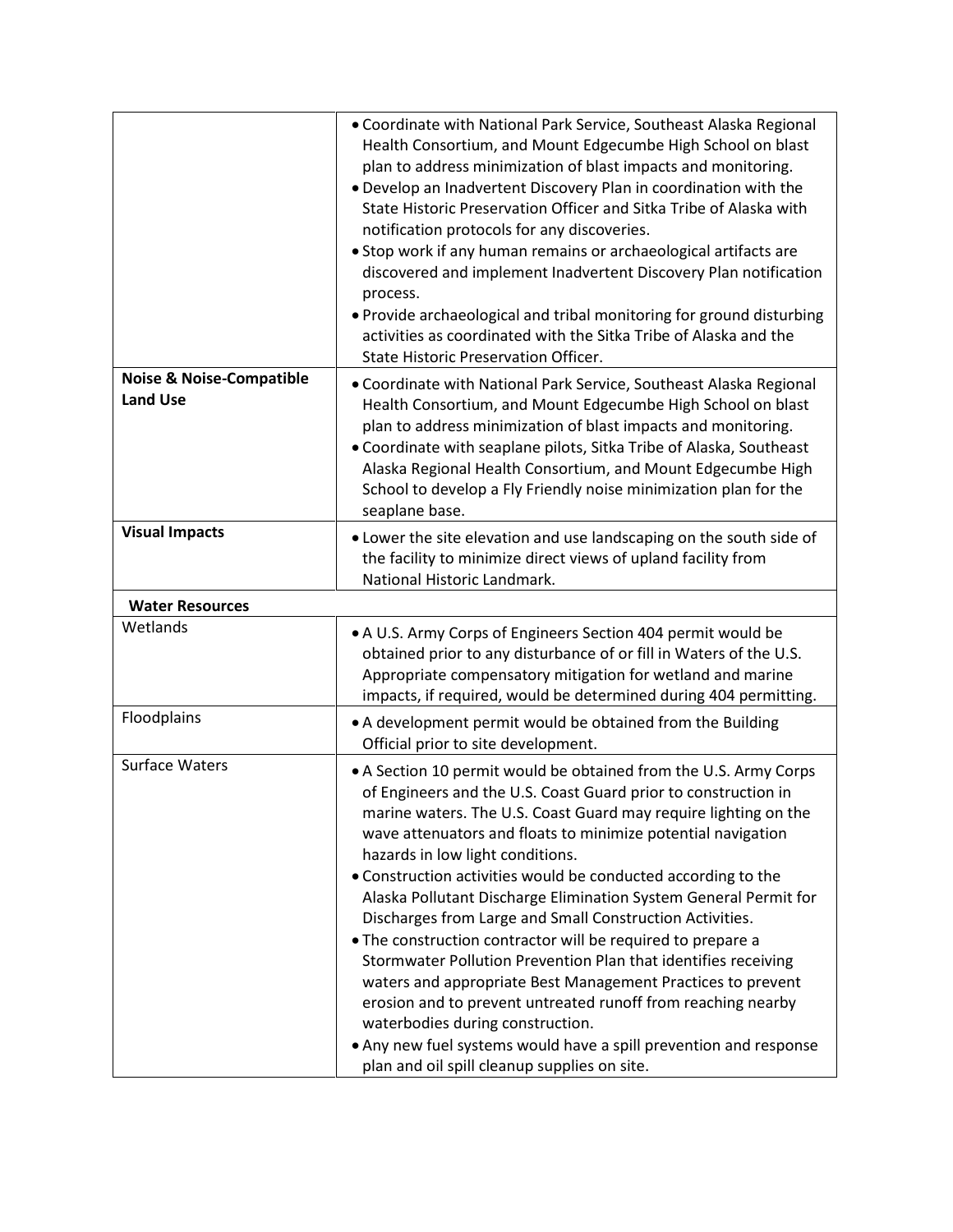#### **Conditional Finding of No Significant Impact (FONSI)**

The Sitka Seaplane Base Finding of No Significant Impact (FONSI) is conditioned upon successful completion and acquisition of the follow process approvals and permits.

| <b>Approval Process/Permit</b> | <b>Legal Authority</b>                 | <b>Condition</b>                                              |
|--------------------------------|----------------------------------------|---------------------------------------------------------------|
| <b>Incidental Harassment</b>   | <b>Marine Mammal Protection Act</b>    | CBS must obtain an IHA from                                   |
| <b>Authorization - NMFS</b>    |                                        | NMFS before any construction                                  |
|                                |                                        | begins.                                                       |
| <b>Incidental Harassment</b>   | <b>Marine Mammal Protection Act</b>    | CBS must obtain an IHA from                                   |
| <b>Authorization - USFWS</b>   |                                        | USFWS before any construction                                 |
|                                |                                        | begins.                                                       |
| No Jeopardy Finding            | <b>Endangered Species Act, Section</b> | CBS must obtain a finding of No                               |
|                                | 7 Consultation                         | Jeopardy from the NMFS for                                    |
|                                |                                        | listed species.                                               |
| Memorandum of Agreement        | <b>National Historic Preservation</b>  | CBS must complete the Section                                 |
|                                | Act, Section 106 Consultation          | 106 consultation process and                                  |
|                                |                                        | obtain a signed MOA                                           |
|                                |                                        | documenting how the adverse<br>effect on the observation post |
|                                |                                        | will be addressed.                                            |
|                                |                                        | The MOA must also address                                     |
|                                |                                        | inadvertent discovery of human                                |
|                                |                                        | remains and notification                                      |
|                                |                                        | procedures.                                                   |
| Section 404 Permit             | Clean Water Act                        | The CBS must obtain a Section                                 |
|                                |                                        | 404 permit from the U.S. Army                                 |
|                                |                                        | Corps of Engineers prior to any                               |
|                                |                                        | fill in Waters of the U.S.                                    |
| Section 401 Water Quality      | Clean Water Act                        | The CBS must obtain a Section                                 |
| Certificate                    |                                        | 401 certificate from the State                                |
|                                |                                        | Department of Environmental                                   |
|                                |                                        | Conservation prior to any fill in                             |
|                                |                                        | Waters of the U.S.                                            |
| Section 10 Permit              | <b>Rivers and Harbors Act</b>          | The CBS must obtain a Section                                 |
|                                |                                        | 10 permit from the U.S. Army                                  |
|                                |                                        | Corps of Engineers (with review                               |
|                                |                                        | from the U.S. Coast Guard) prior                              |
|                                |                                        | to any construction in or over                                |
|                                |                                        | Sitka Channel.                                                |

# **Federal Finding and Approval:**

I have carefully and thoroughly considered the facts contained in the attached EA. Based on that information, I find the proposed Federal Action is consistent with existing national environmental policies and objectives of Section 101(a) of the National Environmental Policy Act of 1969 (NEPA). I also find that proposed Federal Action with the environmental commitments and required